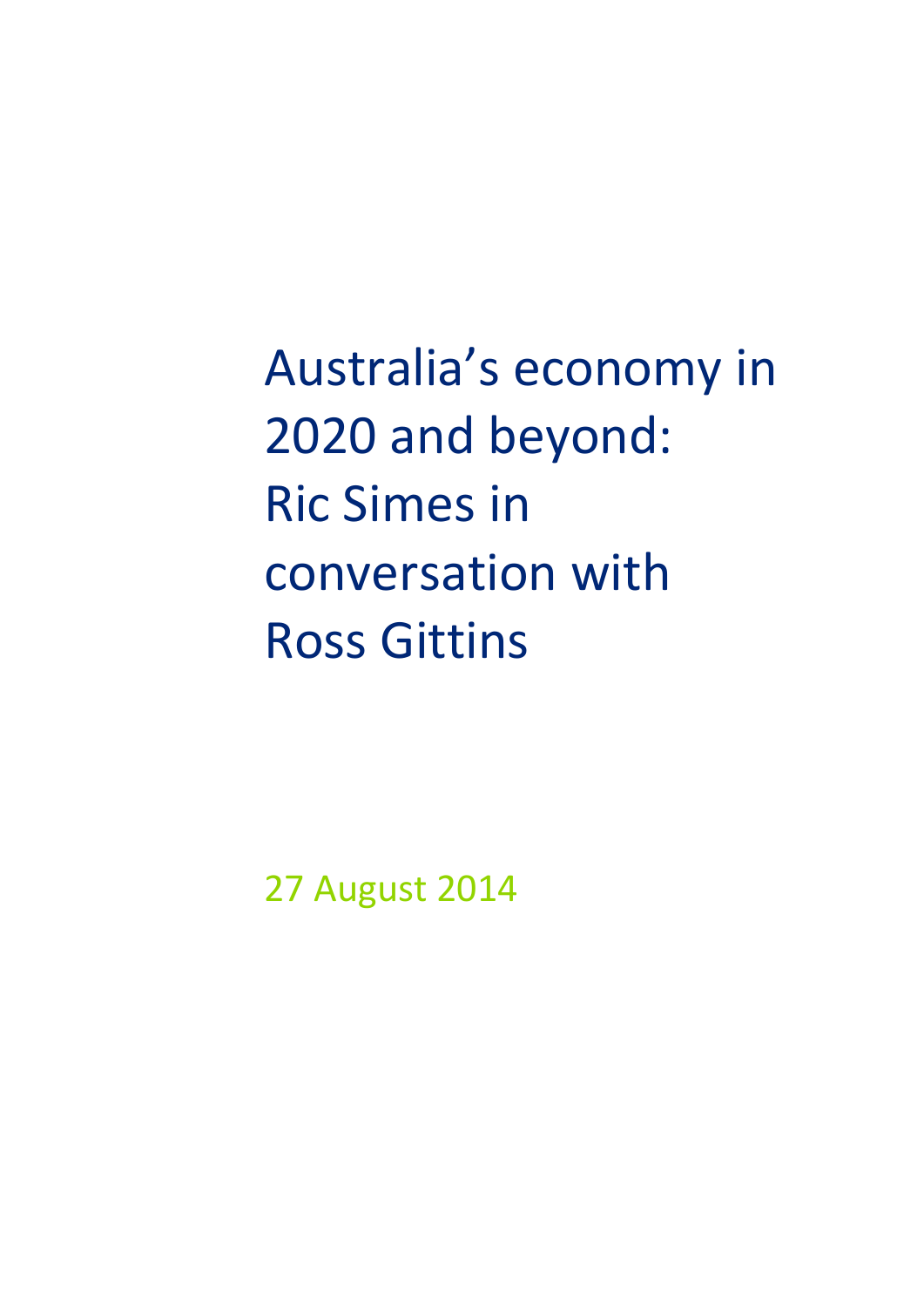# **Economics and the Big Picture**

The Australian society and economy are evolving rapidly. Digital technologies are transforming how individuals consume, work, learn and interact. And how businesses attract customers, organise their workplaces, generate their next product.

Australia's links with Asia have deepened as China, India, Indonesia and others blossom - all too speedily. This is not just about selling more coal and iron ore, or even selling more tourism or education or financial services. It is also about cultural and societal linkages.

More gradually but also inexorably, Australia is ageing. Our cities are becoming larger – more congested but at the same time more vibrant. Our environment is being put under greater stress.

These are transformative changes. Australia's economy and society will be very different in a decade's time, and even more so, a decade after that.

Thinking about these changes leads to thinking about our ability to manage and make the most of the opportunities that will arise. How well positioned are we to take advantage of those opportunities, and what may be needed from government? More specifically, what role will economics and economists play in this process?

For it is the case that economics is today playing a much more central role how the country is run than it was when I started my career. This should be for the better since economics, done carefully, does provide a very useful framework within which to consider many of the major decisions a nation needs to make.

However, when I start to think about how economic issues are being debated today, it is easy to despair. Or at least, easy to get frustrated.

So, today, I'd like to explore some of these ideas. How the Australian economy is being transformed in ways that, on balance, are very positive. But how a lot of economic debate and policy development is either struggling to cope or missing the mark.

In doing so, I'd like to comment on talk about a number of 'big picture' issues – that is, a number of issues that have the potential to have very large impacts on economic and social well-being. These include the impact of digital technologies, how we organise our cities, health and the management of incomes and risk in retirement.

To bring some of these issues into a more central place in policy-making we need to elevate the economic debate from the level of catch cries about debt and deficits, or about productivity, or even about the use of cost benefit analyses. We need some deeper analyses being brought to the surface.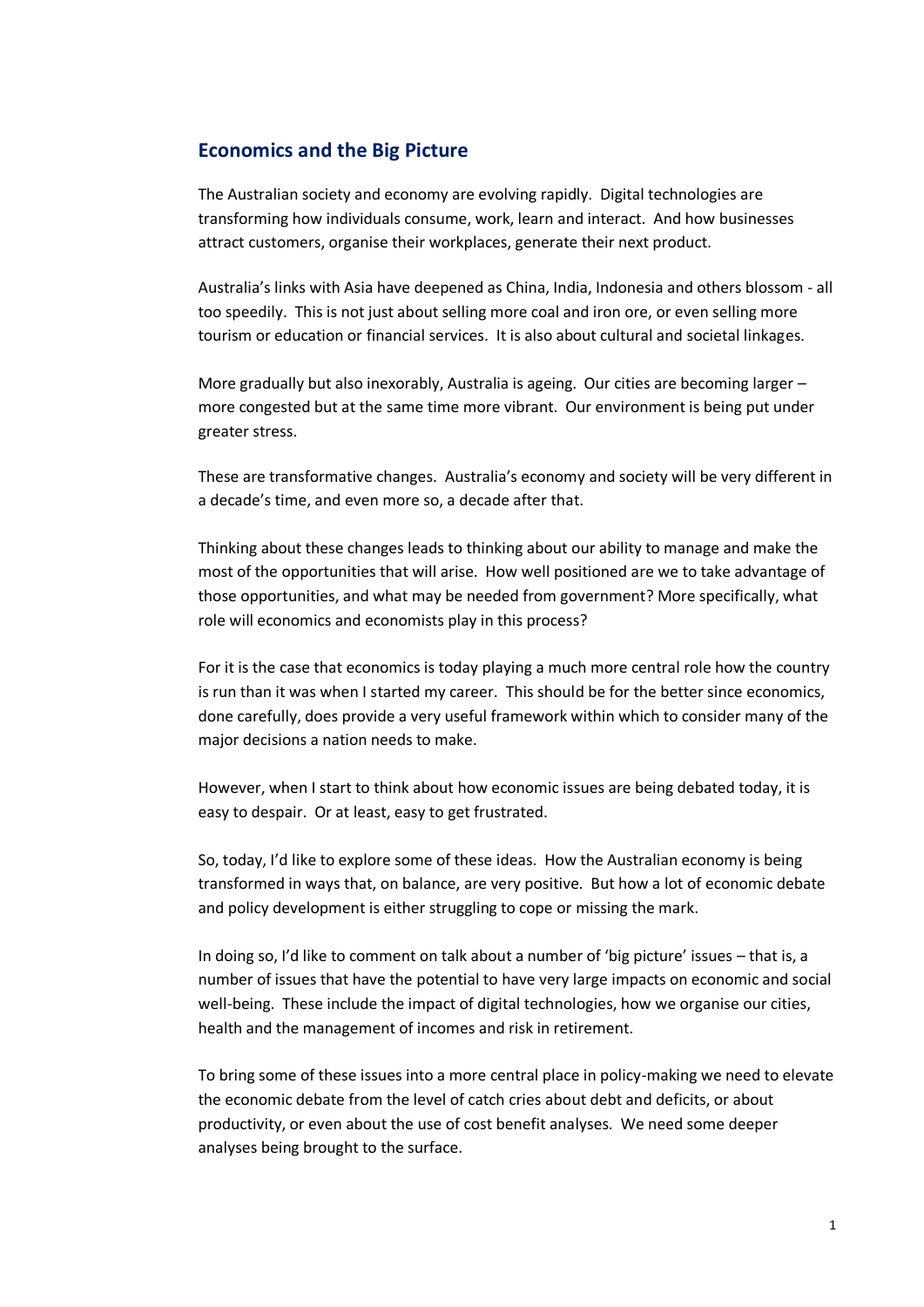## **Role of economics**

In thinking about the role that economics can and should play, two episodes from my earlier career illustrate my starting point. The first emphasised the importance of government being prepared to engage in economic issues; the second is that the best starting point for this is for government to seek ways to use market mechanisms.

Let me elaborate. The first was when I was in Philadelphia doing my doctorate at the start of the 1980s. We were taught the marvels of Arrow and Debreu's general equilibrium model and the fundamental theorems of welfare economics. Things of beauty for someone like me who likes mathematics and logic.

But, of course, the economists in the room know that these results are based on very strong sets of assumptions. The real world was far removed from Arrow-Debreu, and you had to be careful basing policy decisions on the model.

As Paul Krugman has recently said, "the trick, always, is not to take your equilibrium stories too seriously, to understand that they're aids to insights, not Truths …"

This message resonated most strongly early in my career when I was at a talk listening to Nobel laureate James Tobin comment on a paper – a paper written by another leading economist – that was exploring a few quirks from a rational expectations model which implied that there was no role for macroeconomic policy. Tobin was not only one of the very top theorists of his generation, he was also clearly influenced by memories of the Depression.

His message was that economics could make a difference, and do so by the government playing an active part in the economy including through the use of fiscal policy. What really left its mark was just how emotional Tobin became in expressing his frustration at how so much of the profession's effort was been taken over by esoteric theoretical games of little relevance.

So economics can and should be used to improve lives.

But how? Yes, there is always market failure and improvements are theoretically possible, but how and where can we intervene? After all, government failure is also rife.

The second learning came from my years in Treasury and Paul Keating's office. The gut instincts of Ministers when faced with a new problem tended to fall into one of two camps, those who first looked to spend or intervene to solve a problem, and those whose first action was to seek a market-based response. Spenders versus pro-competition advocates.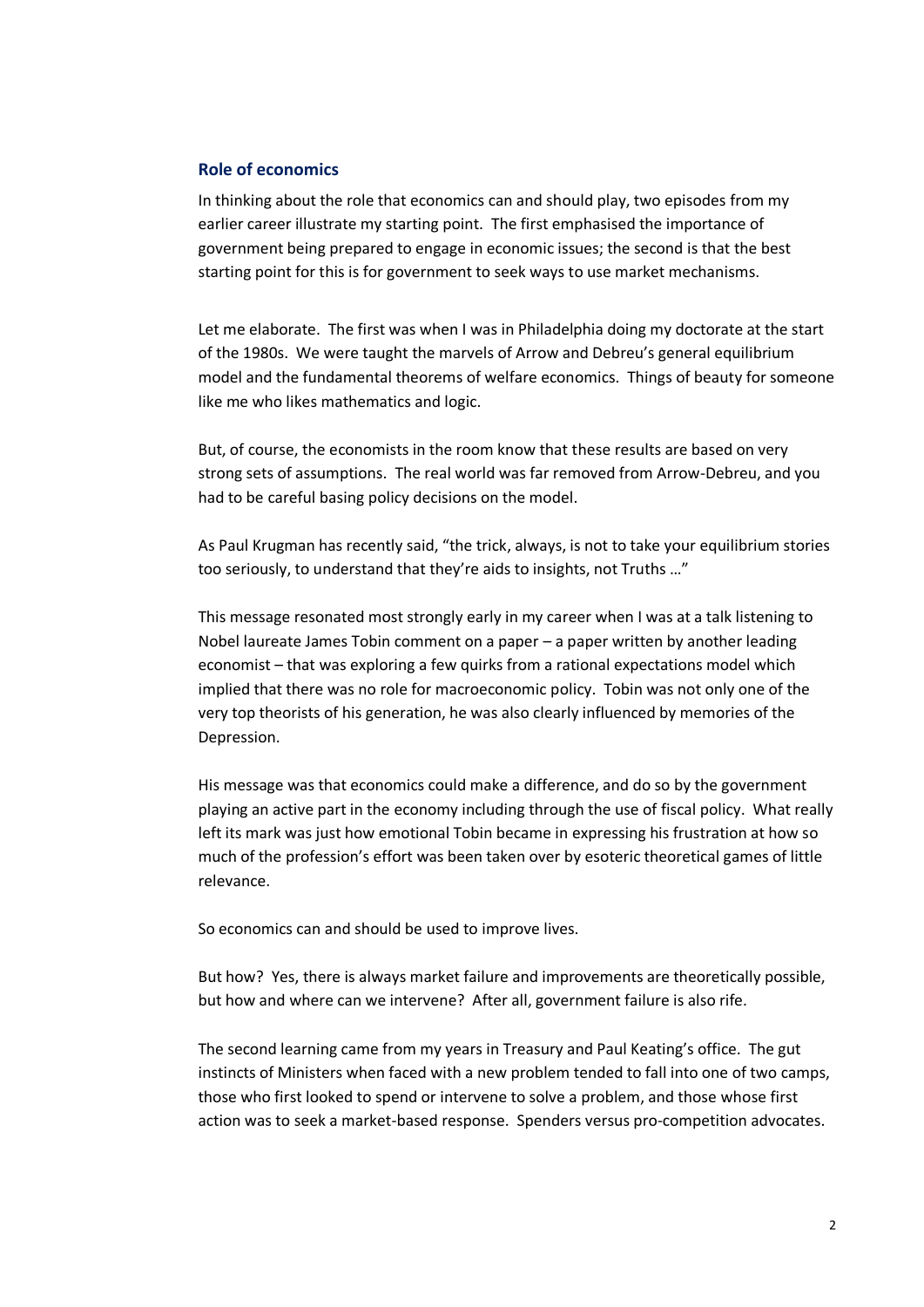I'd like to think that I am in the second camp. Most of the benefits that we see today from Australia's strong economic record relate to flexibility and active competition throughout major areas of the economy.

So there are many parts of our economy where the market, left to its own devices, will not deliver results that maximise social welfare. But where government then does intervene, it should first seek first to find market based solutions. And to ensure that this is accompanied by effective competition as private players seek to innovate and respond to consumer wants.

With this in mind, it is worrying to hear Rod Sims talk about his concern that we have seen a weakening in Australia's pro-competition culture. For example, Rod is concerned about the tendency to have the maximisation of the sales price as the main driver of how public assets are sold rather than how the sale and accompanying regulatory framework can best maximise benefits for society.

To me, Rod's concerns are valid, and an illustration of the problems that arise when policy is heavily determined by overly simplified mantras – in this case, public debt is bad and the private sector is always a better owner of assets than the public sector.

On the specific issue of competition, I am, however, more optimistic re the outlook for overall competition in the economy. This is because of all things digital, a subject to which I will return in a moment.

# **Asia and external risks**

In fact, I am quite optimistic about the prospects for the Australian economy for the next decade. The reason for this optimism is not only that we are well placed both to take advantage of opportunities from Asia and technology, but also that we are well placed to manage the inevitable bouts of turbulence internationally.

It is all about the inherent strength and flexibility of the domestic economy. Let me elaborate.

The global economy has come through a severe crisis in the form of the GFC, and it is on the mend.

Yet, looking beyond the short term, significant risks persist. The Euro zone remains in many ways dysfunctional and a renewed crisis at some point is likely. China continues on its high risk/high return path to prosperity and it frequently flirts with danger. The risk of severe bubbles and related imbalances persists. And, as we all now know all too well, Australia's external accounts will suffer from any downturn in China. In addition, we will become increasingly exposed to other economies in the region such as India and Indonesia where growth profiles will, episodically, be fragile.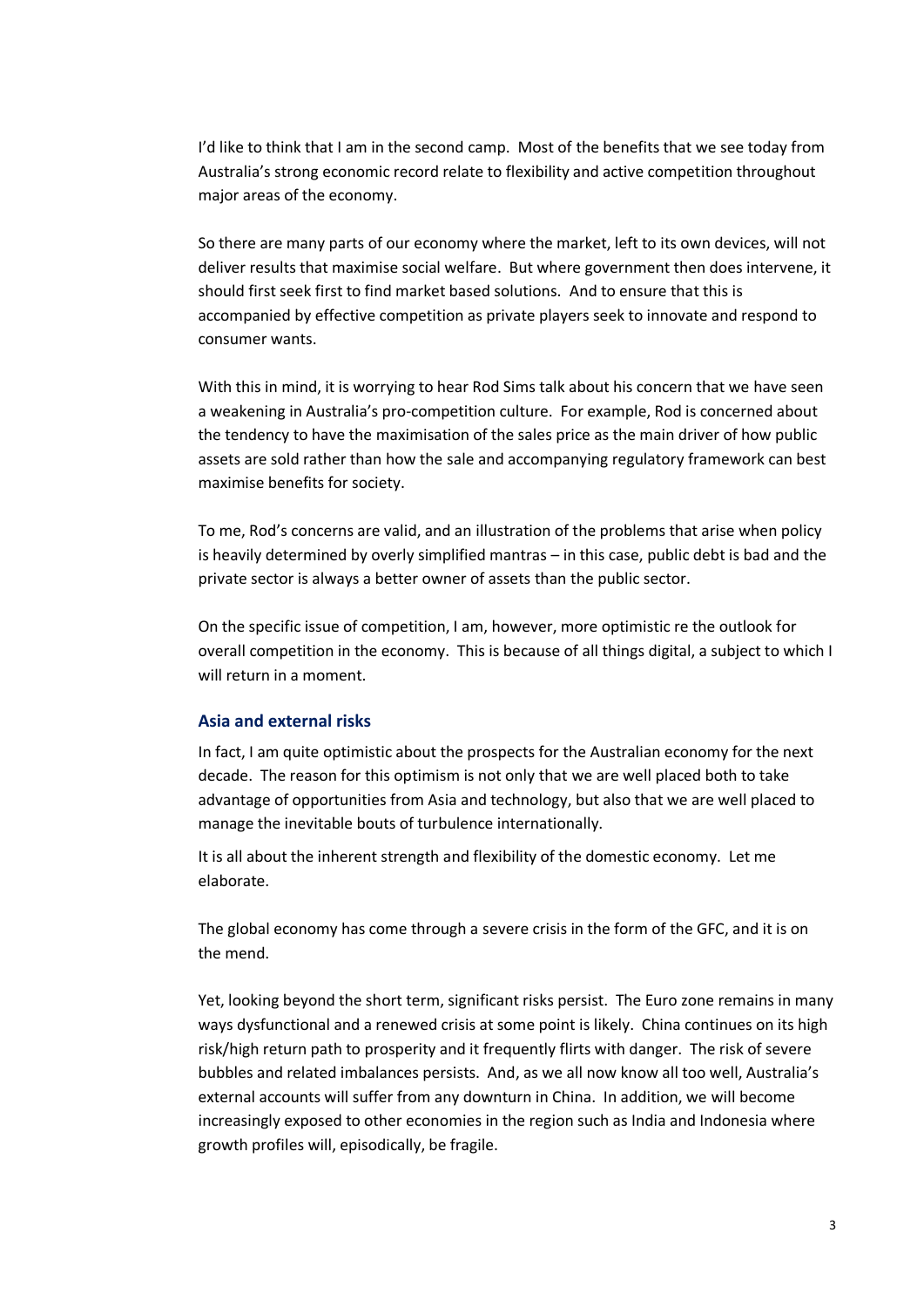So there will be pronounced external threats. But Australia has shown with the Asian Financial Crisis, the tech bubble and now the GFC that external shocks can be managed, and managed with relatively modest impact on GDP and employment. The flexibility we have seen – essentially through exchange rate and financial and labour markets – will almost certainly still be there when the next external shock arrives.

This means that it is very unlikely that Australia's next recession will result purely from an external shock, even a recession in China.

Instead, our next recession will have its source in Australia.

That domestic source may be an imbalance in an asset market, or a misjudgement of policy, or a collapse at core of the financial system. But from wherever it comes, it seems to me that we are not close to such a serious imbalance today and so the medium-term outlook for the economy has to be positive.

#### **Productivity**

With that in mind, let me turn to some policy questions. A recurring theme will be that we need to deepen the discussion around what are seen as elements of economic policy.

Let me begin with productivity. Productivity is used as a catch cry for calls to enact a myriad of possible actions from government, so what is to be made of the cries? Productivity is obviously important. As Paul Krugman said:

> *Productivity isn't everything, but in the long run it is almost everything. A country's ability to improve its standard of living over time depends almost entirely on its ability to raise its output per worker.*

> > Paul Krugman, *The Age of Diminishing Expectations* (1994)

So, yes, policy should be focused on lifting productivity. But we do need to be careful about what this may mean in a particular circumstance.

There are two issues with how the term productivity is being used in public debates, one is that it is being used as a catch cry for a myriad of causes, often unjustifiably, and the other is that it is a far from perfect measure of economic well-being.

Mike Keating has written recently about the first of these. Mike, being Mike, has used language that is a little less temperate than mine would be, but the basic idea has substance. He said:

> *"… business associations, some leading employers and their camp followers in the media are insisting that future reforms must focus on alleged labour market rigidities and reductions in taxation, as if these were the most important influences on productivity." And while "there is scope for improved labour relations to make a modest contribution to improved productivity … the main responsibility for improvements in that regard lie with employers themselves". "The best thing that employers and their trade associations could do is to stop*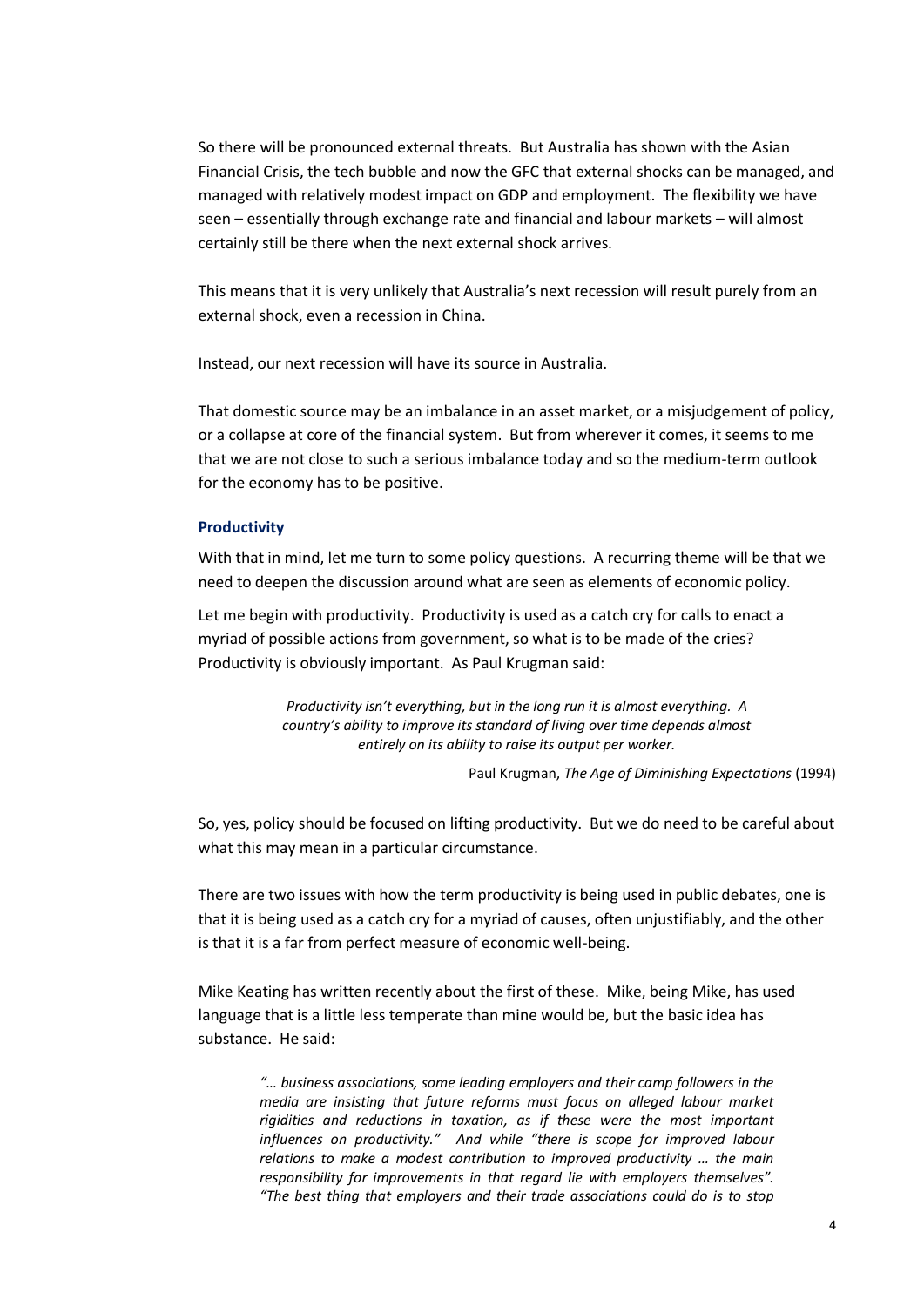*passing the buck to everyone else for their own failings, and get on with making their workplaces more productive using the existing freedoms that they undoubtedly have."* 

John Edwards has recently commented along similar lines.

So, stop whinging and get on with what you are supposed to be doing.

Of course, that is exactly what most businesses try to do.

When I first moved to the private sector in Rothschild in 1996, the previous CEO said to me when we were trying to get some clarity on some tax issues – something that was complicated in Rothschild's case by its unique ownership structure – that he didn't really care what the decision was, just tell him the rules and he would go out and make a buck.

A little later, my next private sector employer, ICAP, was even more single minded in its drive to make money, this time through its brokers building close relationships by wining and dining. So my experience is that most businesses do operate within the prevailing regime to maximise profitability.

Mike's idea of businesses making their own workplaces as productive as possible is something I'll come back to in a minute when I talk about the role of digital technologies.

The second set of issues with how "productivity" is being used in the public debate is measurement. Productivity is simply a less than perfect measure of economic well-being, and having the public debate focus so much on what the ABS reports as productivity can be unhelpful.

In fact, John Quiggin called productivity an "unhelpful concept", and did so largely because, as I read John's comments, of how capital and labour were being measured and thought about in debates about productivity.  $^{1}$  John instead argued for the use of a term that is closely related to productivity, namely technological progress, "that is, the introduction and adoption of technological innovations such as new products and improved production technologies".

This thought resonates strongly for anyone like me who has had the good fortune to spending hours upon hours playing with econometrics and estimating production functions or labour demand equations. The two are close to equivalent concepts.

**.** 

 $<sup>1</sup>$  John argues that we need to take proper account of the intensity with which labour and capital are being</sup> deployed to draw implications from trends in productivity as measured. Research I conducted around the turn of the century did demonstrate how two factors that would affect the intensity with which capital and labour are used, namely capacity utilisation and real wages, did indeed find pronounced effects on productivity, accounting for much of the slowdown in measured productivity growth in the 1980s and the subsequent improvement.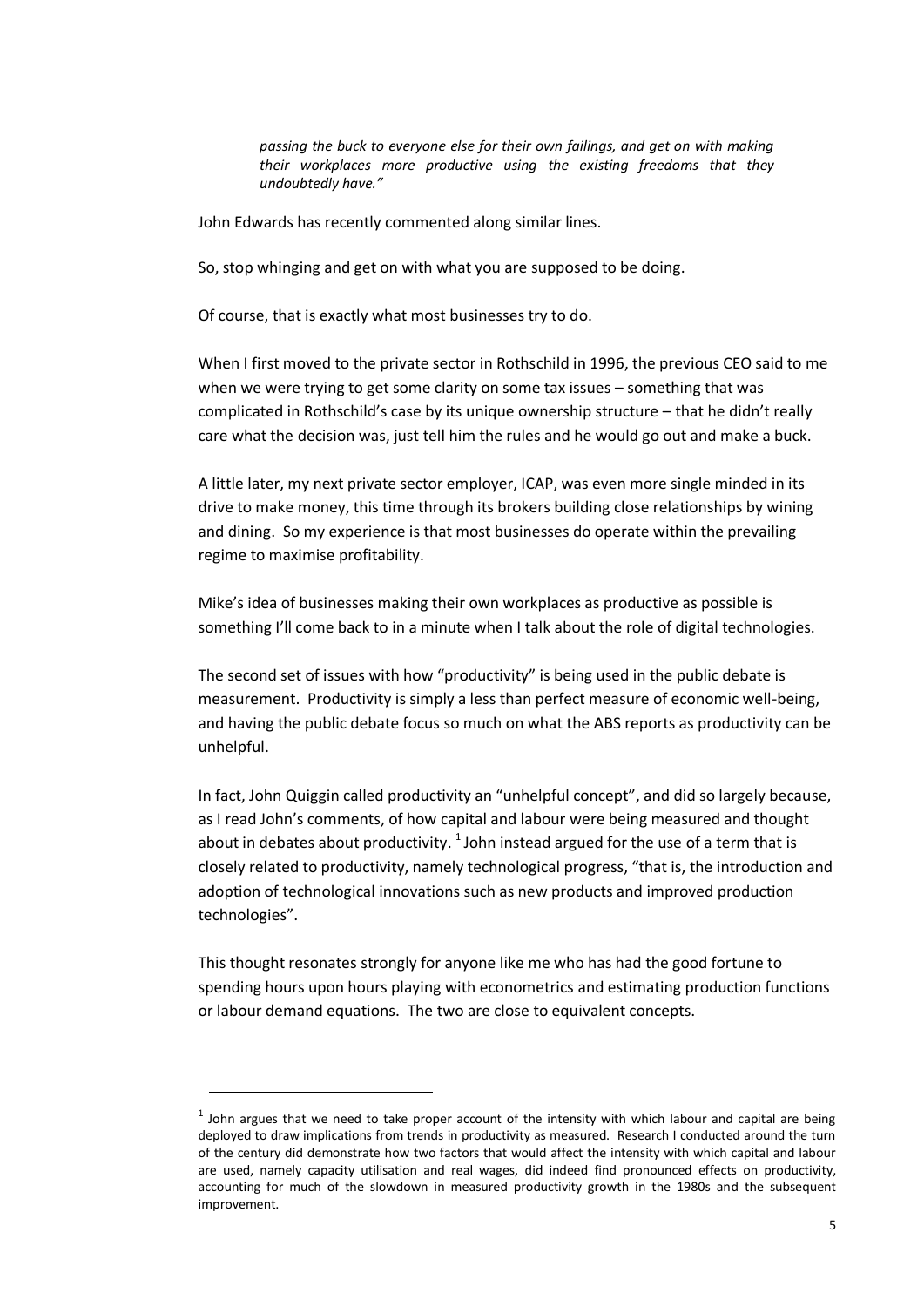But the change of language matters. If Krugman, as John Quiggin suggests, had said that technological progress was almost everything in the long run, then perhaps Mike Keating and John Edwards wouldn't have been frustrated by how productivity was being used as a pretext for whatever may be the latest agenda someone wanted to pursue.

So where do I stand? I have sympathy for both Mike and John's positions. Rhetoric does matter, and the rhetoric surrounding productivity is being used in a way that isn't helpful. Tax, or industrial relations, or fiscal policy, can and should be refined, but they are not at the heart of why measured productivity weakened after 2000.

I think the measurement issue goes further than that. I think we have a fundamental problem in that our measures of GDP or productivity are becoming less reliable proxies for economic welfare.

#### **The digital economy**

Stand back. Forget what the ABS is saying for a moment.

Instead, look at how societies and businesses are changing. Some pretty profound changes are under way. Let me just focus on all things digital.

Over the past few years, we have written about numerous aspects of how digital technologies are driving change.

How consumers are forcing retailers and media companies to transform.

How, without telework, only 14% of new mums say they will return to work with their old employer, but 61% said they would if telework was available.

How IT policies around the use of social media or BYOD are growing in importance in attracting young and talented employees alongside traditional concerns about wages and conditions.

How businesses that are able to create a collaborative working culture (including through their use of digital technologies) succeed in growing faster than otherwise.

What has this got to do with productivity? Two things.

Firstly, most of the change that we are seeing is being driven by individuals, individuals whether they be consumers, workers, students or patients. For all the neo-classically trained economists in the room, this should suggest that economic welfare has probably risen. And risen a lot.

Of course, we consumers may all be irrational or there may be perverse incentives or market failures. Maybe. But it is hard not to conclude that individuals making deliberate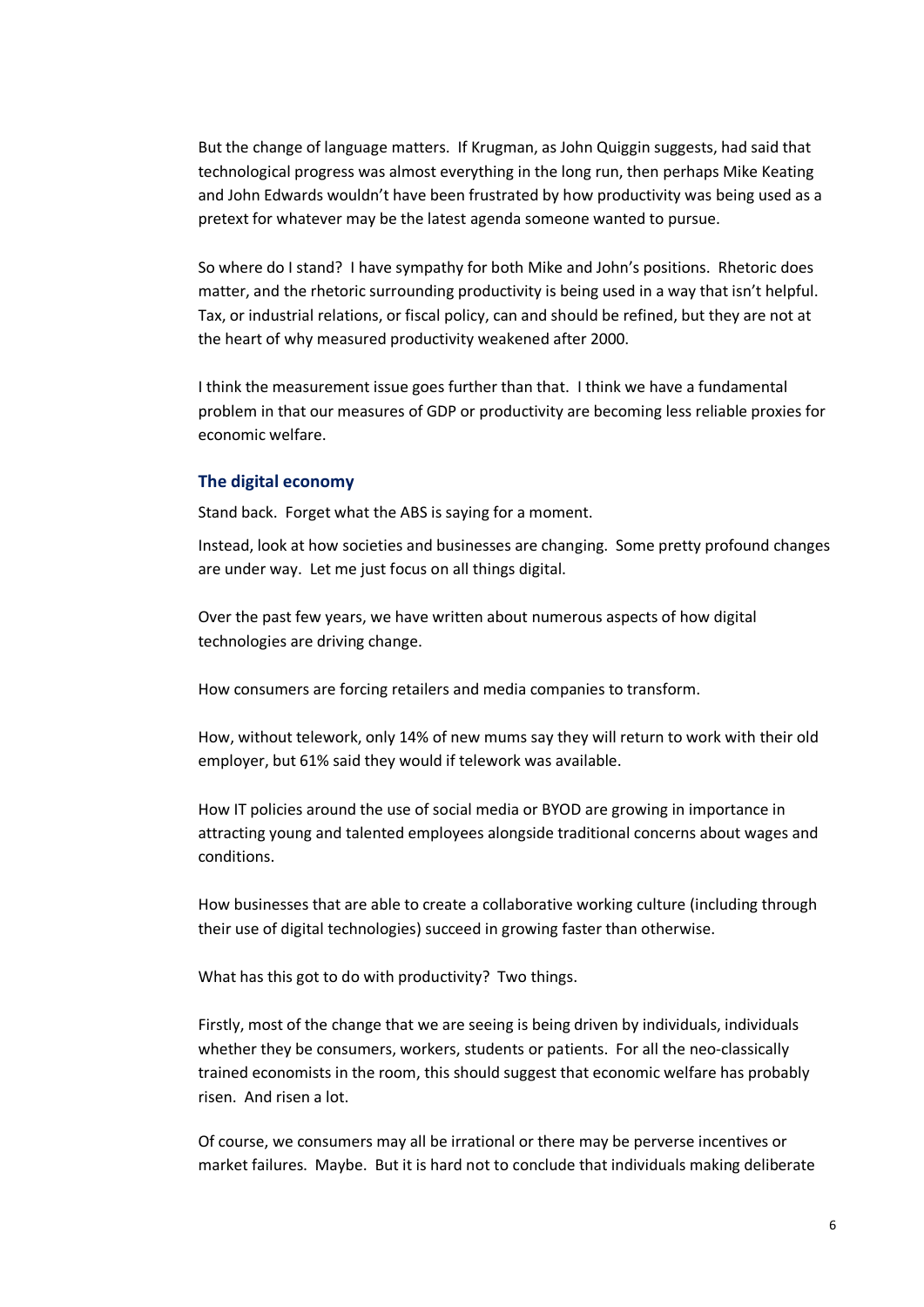decisions to do something new will not, on balance, add to their welfare and, in turn, to society's.

If this isn't showing up in our measures of welfare, then maybe there is something wrong with our measures.

We seem to have a fresh version of what Nobel laureate Bob Solow was puzzling over in the late 1980s when he said "you can see th[e computer age](http://en.wikipedia.org/wiki/Computer_age) everywhere but in the productivity statistics." The puzzle at that time produced a variety of possible explanations in both the US and here, including measurement issues and time lags.

For Australia, at least, by the end of the 1990s, the Productivity Commission's research did finally start to detect an impact on productivity from the 1980s and 1990s' boost to ICT. So, at least part of the explanation to the puzzle was time lags.

This time around it seems to me that there is something more fundamental than time lags. Productivity as measured misses many, if not most, of the gains to consumer and social welfare that digital technology is delivering.

It does not capture the benefits from improved convenience when we no longer have to queue for 30 minutes at the RMS or our bank branch. Or, the convenience of being able to search for a needed service at a fraction of the time that would be needed without the Internet.

It does not capture the benefits of much greater choice. To illustrate the magnitude of this, consider Amazon – Amazon as a purveyor of books. It succeeded by doing two things, namely taking costs out of the supply chain and providing a lot more choice to consumers in a convenient manner. Instead of having to choose just between Dan Brown and Ian Rankin, we have millions of titles in easy reach.

A series of studies by some researchers at MIT including Erik Brynjolfsson have explored this issue by estimating the benefits to consumer welfare using a standard consumer utility function. They found that the benefits of easy access to the tail of this distribution of books – of the greater choice involved – generated between seven and ten times as large benefits that flowed from the improved operational efficiencies. That is, in this case, benefits that would not directly flow into measured productivity were seven to 10 times as large as those that would be measured.

I am not advocating that we need to build estimates of the benefits of convenience and choice in our measurement of GDP – this wouldn't work.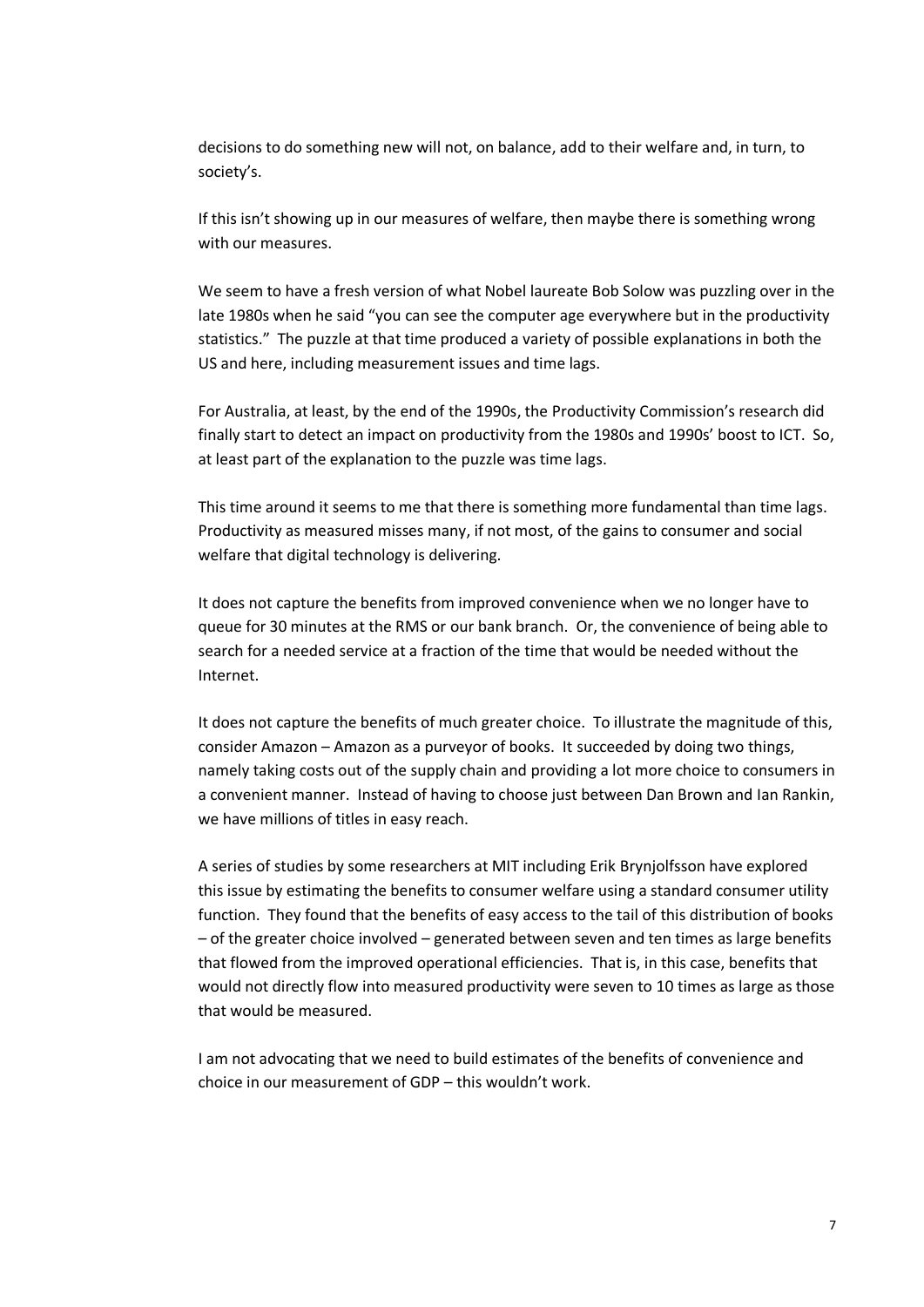Instead, what I am arguing is that we need to be careful to base policy decisions on a deeper understanding of our objectives and not be driven by simplistic rhetoric.<sup>2</sup>

With this in mind, my second message about the productivity debate – or let's now call it the technological progress debate – relates to what I believe should be a much more central policy agenda than it is, namely the use of technology for government services and those parts of the economy where market forces are muted.

You may be aware of Deloitte's report on digital disruption subtitled Short Fuse, Big Bang. The idea was to trace through the speed and force with which digital technologies would affect different parts of the economy.



This report is now two years old. Those industries that were judged to be in the short fuse, big bang quadrant have indeed been disrupted. This obviously applies to retail and media where the consumer is in the driver's seat and forcing business to change in terms of product offerings, location, way to market etc. But it is also the case in professional services where, for example, tax and audit services being provided to small business are being done in a very different manner than we saw just a year or two ago.

1

 $^2$  This is not a new message. For example, in the summary that Mardi Dungey and I wrote for the symposium on 2003 on the future of the bond market we wrote "it was time to nurture a deeper, more intelligent policy debate". At the time, there was serious consideration given to closing the market for CGS, largely because of the use of simplistic rhetoric around debt. A moment's reflection on how the GFC unfolded and was addressed shows how disastrous such a decision would have been. The main alternative to CGS being contemplated for pricing and risk management were securitised instruments. That symposium was designed to inject some operation reality from practitioners into a debate that, until then, was being couched in a mixture of politics and theoretical economics.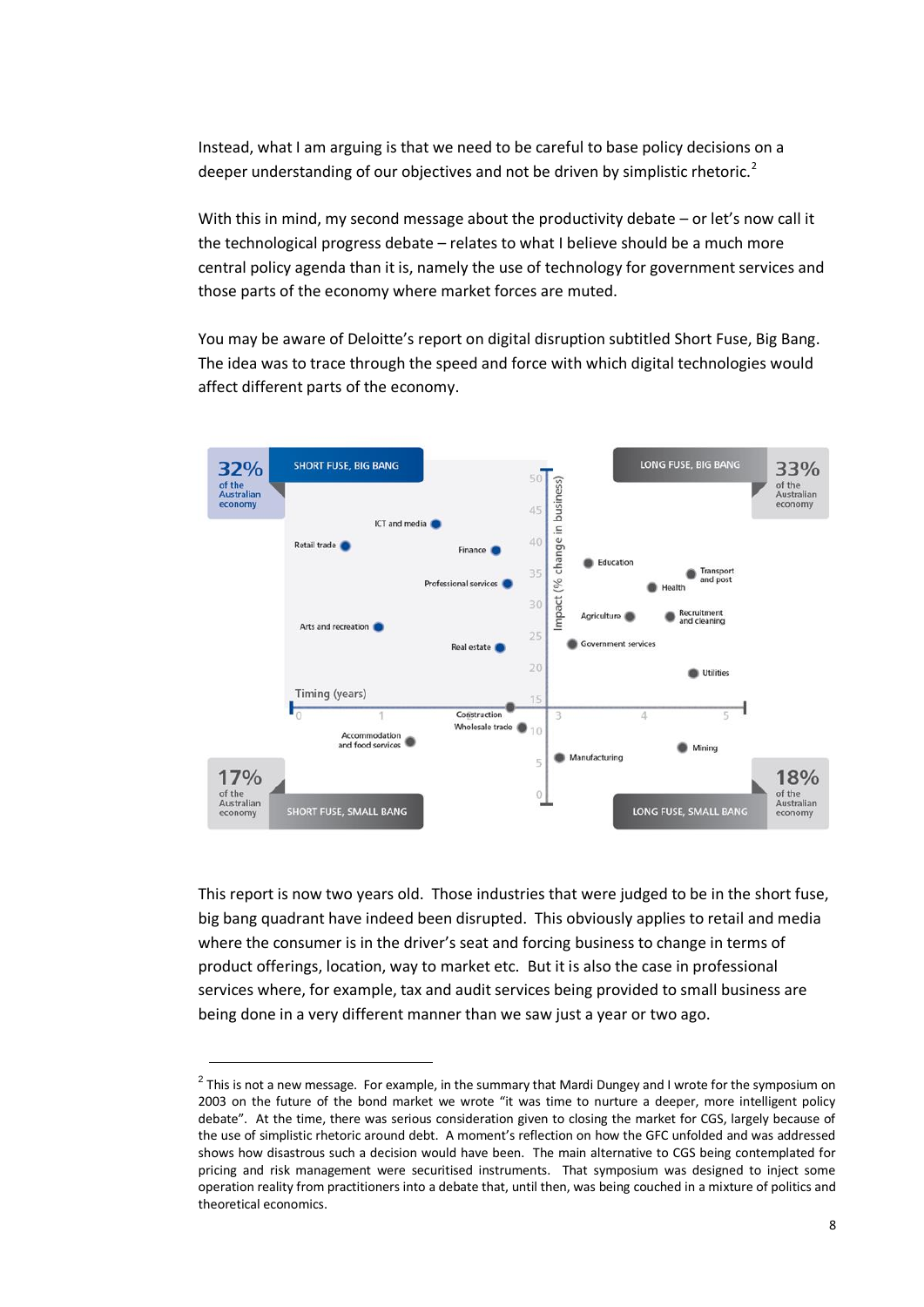The market place is driving those changes. What this entails is a wave of new competition, a wave that rivals the scale of competition injected into the economy through the microeconomic reforms of the 1980s and 1990s. And this time, the changes are occurring more rapidly.

For those parts of the economy where market forces are paramount, Government's main role is to make sure that regulation or its own actions allow that competition to unfold without unwarranted intervention. Mike Keating doesn't need to encourage businesses in these sectors to make their workplaces more productive – digital technologies have lower entry barriers and are forcing businesses to be both more productive and more responsive to consumers.

A larger agenda for government, however, lies in the long fuse, big bang quadrant. These are sectors of the economy where market forces are not as pronounced and where government either directly, or through regulation, has a large role to play.

In fact, the potential for technology to make some of the largest improvements in Australian lives lie in the long fuse sectors including health, education and transport. This is hardly a new thought, and there has been progress. But for the most part, the progress is all too gradual.

The exemplar is probably electronic health records which has been the focus of considerable effort for perhaps 15 years now but where we still seem to be a long way off the goal of having them routinely used throughout the health system.

Or, take even an example where we have done well, the SCATS for control of traffic lights. SCATS was originally developed 40 years ago, it has been constantly refined since then and is now in use in 27 countries. So, a success story, yet, as a Sydney driver, I know my welfare would be improved with a more refined SCATS system. It's coming – NICTA and others are working on optical based monitoring and improved optimisation algorithms – but more support for both the research and especially its deployment would lift my welfare!

A quick reflection on both these examples – electronic health records and SCATS – shows that the efficiency improvements from technology where the government plays a central role will represent a relatively small part of the overall benefits. Especially in health and education, many of the benefits will involve improvements in the quality and range of services rather than efficiency gains.

This requires fresh ways of approaching decisions on what is to be delivered and how it is delivered. An empowered patient and student will be central if we are to move beyond fairly narrow case stories of success to changes that permeate whole sectors. This will happen in time; but can the process be brought forward so that the benefits flow on scale within years rather than decades?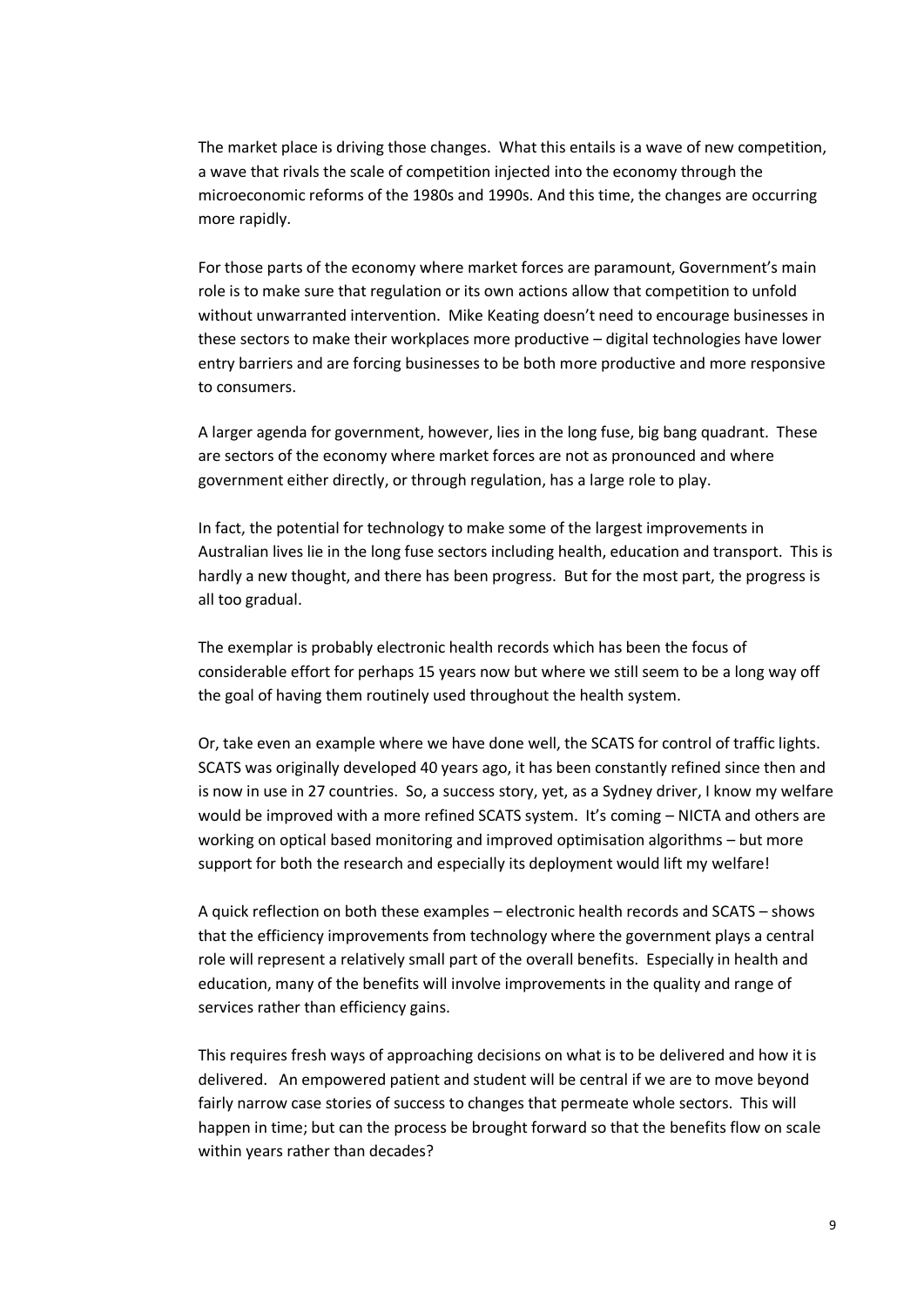Making the most effective use of digital technologies in health and education – as well as other areas where government has a direct role such as smart technologies in transport or utilities – will deliver much larger economic and social benefits than where we seem to like to focus much of our policy attention on such as whether we should get the budget back into balance by 2017 or 2019, or whether the Bank is going to hike rates by 25 bps next quarter or not.

It is a big picture agenda.

#### **Managing incomes and risks in retirement**

Another big picture agenda is how we manage incomes and risks in retirement. With the expansion of superannuation and the gradual reduced reliance on pensions, we have progressively moved more responsibility from government to individuals.

Empowering individuals to make decisions that best suit their circumstances sounds like a good thing – especially given what I have said earlier about consumer choice. And for the most part it is.

But it does come with challenges as, based on its Interim Report, the Financial Services Inquiry is finding out. How can the bulk of the population ever make informed decisions about their retirement incomes and associated risks given the complexities involved?

Wallis got it wrong by advocating a system based just on disclosure and a bit of financial literacy. The complexity involved means that more regulation over products and the deeper involvement of advisors, or at least individualised advice from the superannuation funds is needed.

However, this comes with costs. We've seen a rapid increase in the share of national resources devoted to the financial sector over the past two decades with wealth management being a major factor behind the rise. And that increase is only going to continue.

For example, Deloitte estimates that over the next two decades, superannuation assets will increase from around 120% of GDP today to 180%. The Interim Report talks about a 40bps cut in management fees on these investments from their current levels of over 1%. If this were achieved without a loss of benefits, this would represent an improvement in productivity that would rival that generated by the major microeconomic reforms of the 1980s and 1990s.

The proviso, of course, is that there would not be a loss in benefits.

Two types of benefits illustrate the challenges involved. The level of management fees for superannuation reflect in part an emphasis on active investment management by Australian funds compared with those overseas and the funds provide individualised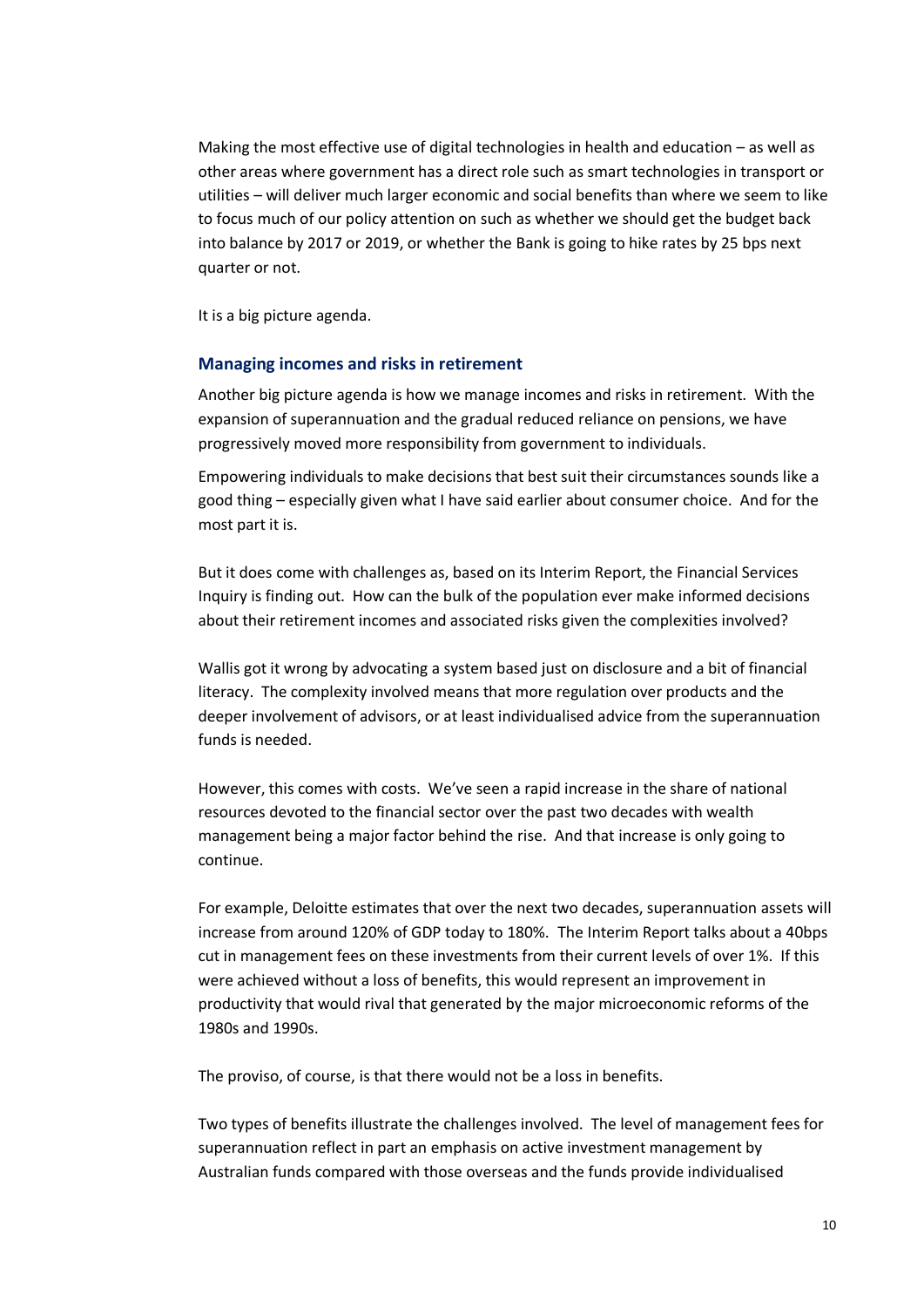services, including a level of advice. Any effort to cut fees needs to balance fee reductions against their impact on these benefits.

In particular, superannuation funds rightly have mandates that encourage long-term investment perspectives. This should benefit investors – witness the long-term performance of stocks and private equity relative to fixed income. It should help Australia's financial system direct sufficient money towards investments such as infrastructure and corporate equity to underpin economic growth as more of the economy's assets are held in superannuation.

On the matter of individualised services, general and scaled advice by superannuation funds would seem to be one of the most cost effective means of providing information to investors. For example, it costs funds less than \$3 to provide scaled advice annually per member.

None of this is to say that ways to reduce the resources needed to support superannuation and, more broadly, the management of risks and incomes in retirement should be explored. They should – the potential gains are very large. But rather than the focus being on fees and fee-based competition – as is the main focus of the Inquiry's Interim Report – the focus should be squarely on *net* outcomes.

Finally, while on the subject of risks in retirement, it is a pity that the Interim Report limits its consideration almost exclusively to superannuation. If we looked at the issues from the retiree's perspective, we'd be considering all forms of savings including property. And we'd be considering health risks as well as income. How well do health and life insurance sit alongside super? And why don't we have aged care insurance?

## **How we organise our cities**

Let me turn to what I see as another potentially major area of microeconomic reform, namely how we organise our cities. Around 75 to 80% of Australia's output and employment occurs within its major cities. The fact that people and businesses are choosing to locate in cities surely means that there are some benefits from doing so.

Yet we know that the problems are mounting. Congestion, compromised open spaces, the loss of amenity – if I tried a little harder, I could sound like a town planner – all risk detracting more and more from those benefits.

The issues being cited today are exactly the same as the ones we discussed a decade ago when I was on the NSW Government's Reference Panel for the Metropolitan Strategy. And I am sure they were being discussed by a similar group a decade before that.

So it's hard. But the scale of the potential benefits make it a genuinely 'big picture' agenda. As with digital, many of the benefits will not show up in our standard measures of welfare based on the national accounts. 10 minutes less travelling time to work, or to school, doesn't have direct effects on GDP. A more vibrant space around the harbour, or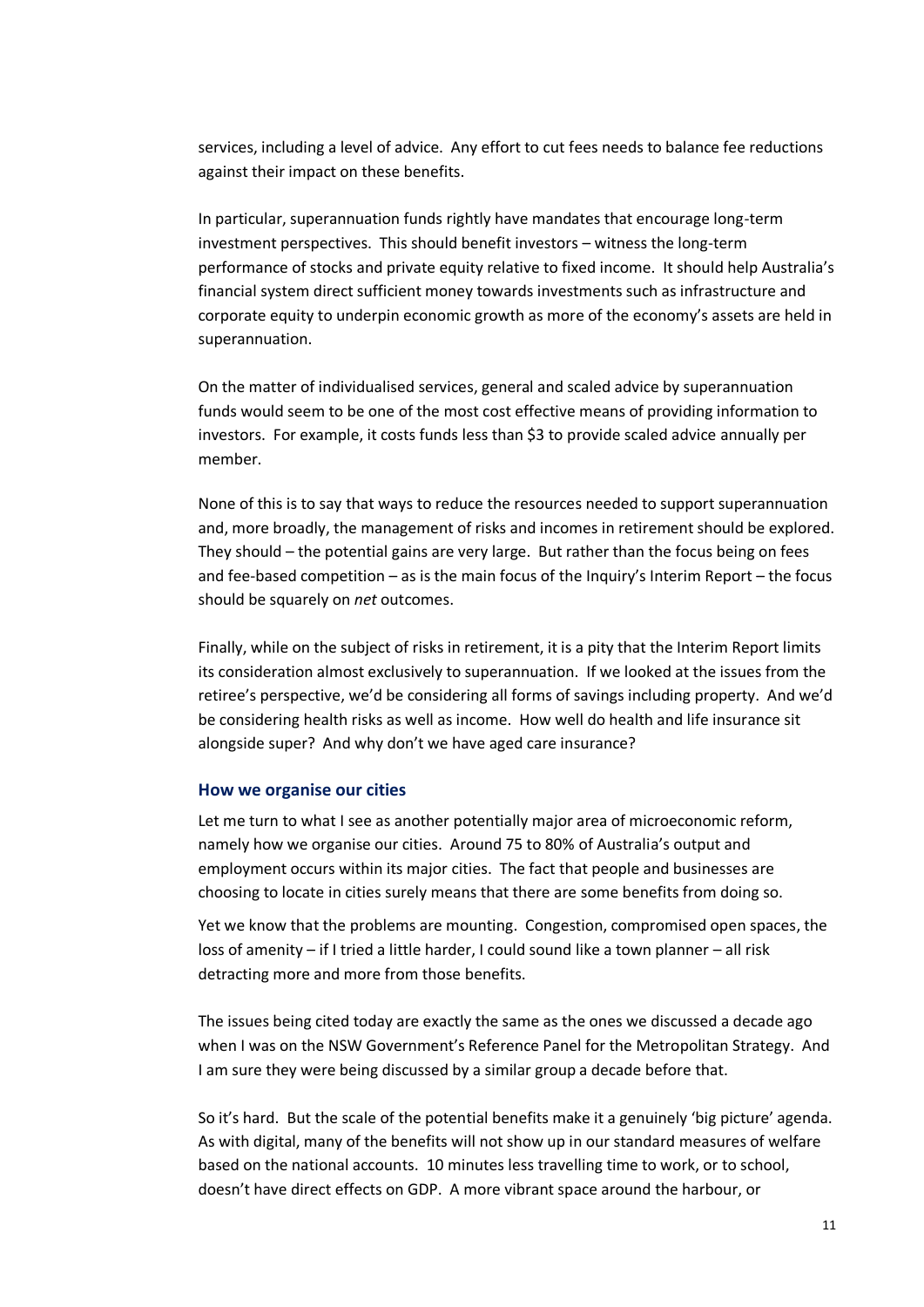convenient shopping centre in the burbs, doesn't get picked up. But social welfare is clearly affected.

And doing a few calculations on aspects of the issues that we can measure illustrates the scale of the agenda. For example, if commuter travel times on Sydney's roads were reduced by five minutes per trip, the benefits would amount to \$3.6 billion a year if we valued an individual's time at AWE. To this, you can add savings for freight or commercial vehicles. And savings for going to the shops, or school, or to the beach.

Organising our cities is obviously not just about infrastructure. It is about the relationship between where we work, live and play. It's about how we plan our buildings, neighbourhoods and open spaces. It's about how the infrastructure and planning align. It's about how we use infrastructure better.

So there are a lot of possible agendas. Most of them involve affecting existing individual property rights – for the better or the worse. One area where the impacts will be almost all positive is how digital technologies can be used to improve the use of our transport and water infrastructure.

I'll also leave for another day discussion of planning issues – including talking about the virtues of allowing four or five floor developments on your boundary right outside your living area. Instead, I'll raise two policy options to illustrate what I see as possible if we lift our eyes a little.

The first relates to toll roads. I have always thought we were silly to have privately owned toll roads in our cities. As we have seen with the Lane Cove and Cross-city tunnels, the biggest risks for the owner of urban toll roads relate to how many vehicles pay the toll – how many vehicles want to use your pipe within what is a network of roads.

From the point of view of the whole network, how many vehicles use a particular road isn't a big deal; you're interested in how smoothly the whole network operates. The owner of the whole network – the government – will be much better placed to bear traffic risks. Of course, it could and should use private operators to design, build and maintain roads, it just doesn't need them to own them.

For Sydney, this line of thinking leads naturally to the idea that we could pull all existing toll roads and any new tolls roads into a new body that would be tasked with managing the system in an integrated manner. This could be done at the end of existing concessions, or those could be bought back. Along with helping make investment and maintenance decisions more coherent, this agenda would be to enable a consistent approach to the pricing of toll roads, including an easier means of getting into congestion pricing.

And for anyone who is concerned that the government would end up holding more debt (ignoring the matching additional asset on its books), we could set this up as a Government Business Enterprise (GBE) and have all the balance sheet all off-budget since the tolls could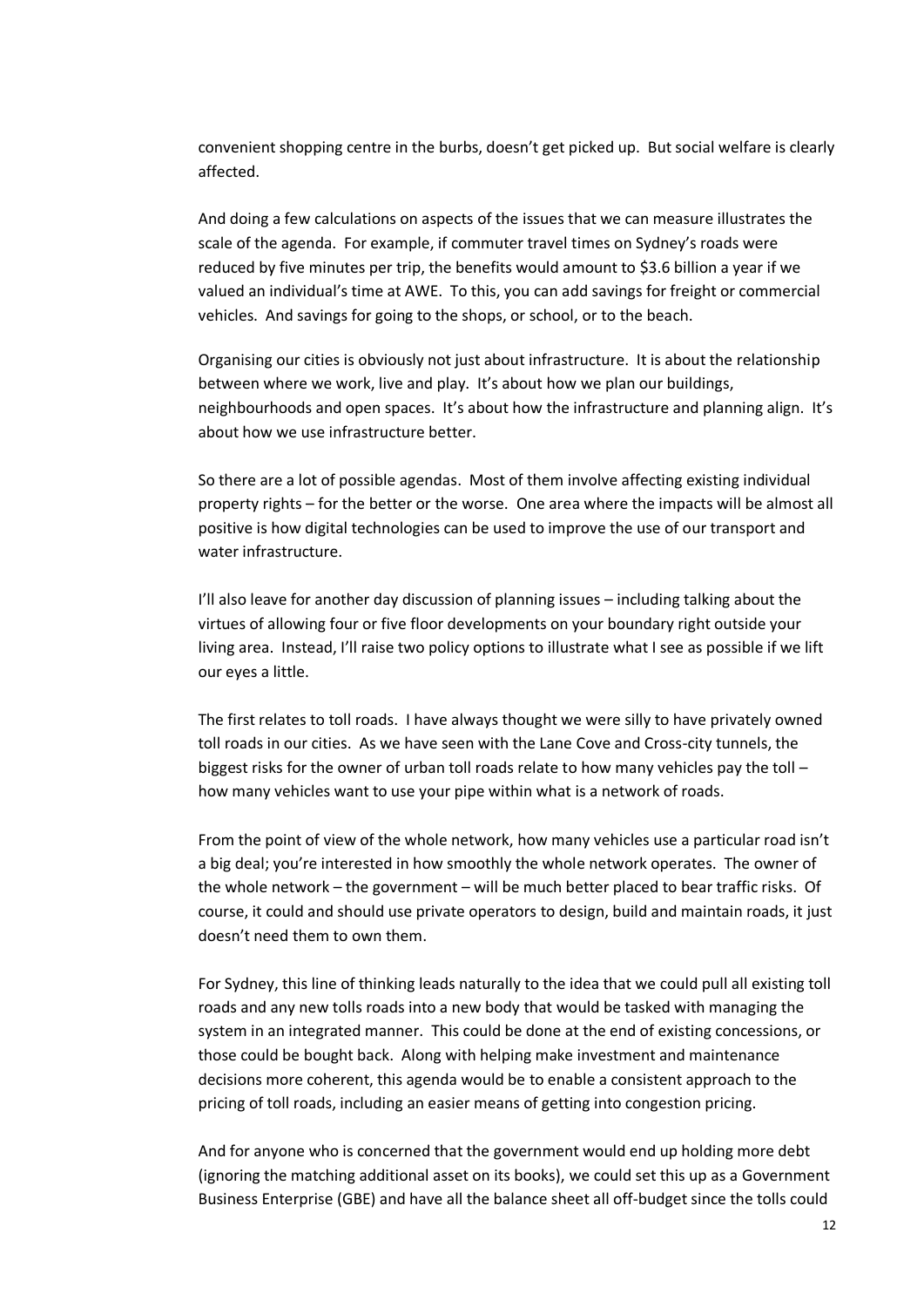easily be set at levels to cover all costs. For those of you with a more economic rational approach to debt, this wouldn't be needed.

The second agenda may seem more futuristic, but it is the sort of agenda needed for longterm infrastructure decisions. The need for greater investment on Sydney's infrastructure has obviously been the focus of successive State Governments, and we are seeing more action. This is to be welcomed.

But, according to the Department of Planning, Sydney will have a population of around 6.2 million by 2030; it will be 7.9 million by 2050 according to the ABS. Better roads, better planning related where people live and work, and the better use of pricing and smart technologies will all help.

However, they will not be enough to cope with mass transit needs.

There are a number of options for this, but the one that I am attracted to is a proper metro system. That is, by 2050, Sydney should have proper rail grid – not just an essentially radial system from the CBD – with stations spaced roughly half the distance they are currently, and with single decker trains. Yes, Sydney's topography doesn't always lend itself to this, so we may need to be augmented by buses. And yes, Sydney's population density is less than other cities with metros.

But it will become a lot denser. So we need to prepare.

The key is to start by setting down a framework. Define the corridors, establish property rights. For example, a good amount of the funding could come from the increase in property values if the rules were established at the outset so that owners of existing properties where values increased significantly because of the infrastructure only benefited from part of the uplift.

There are other models. The point is that we need to find a way to take some long-term planning and infrastructure decisions if we are still going to have vibrant, liveable Sydney in 2050.

# **The use of cost benefit analyses**

This brings me to a final point, namely where the main tool that is been advocated for considering large policy decisions, cost benefit analyses. They are not always well suited for some of the big picture issues, at least as currently conducted.

We clearly need rigorous assessments for any major policy initiatives. We need as much relevant evidence as can be garnered, and a means of scrutinising and evaluating it. The risks with cost benefit analyses is not that they are not a sound framework – well done, they certainly are – but rather than they will confuse in areas where the project or problem is not narrowly defined.